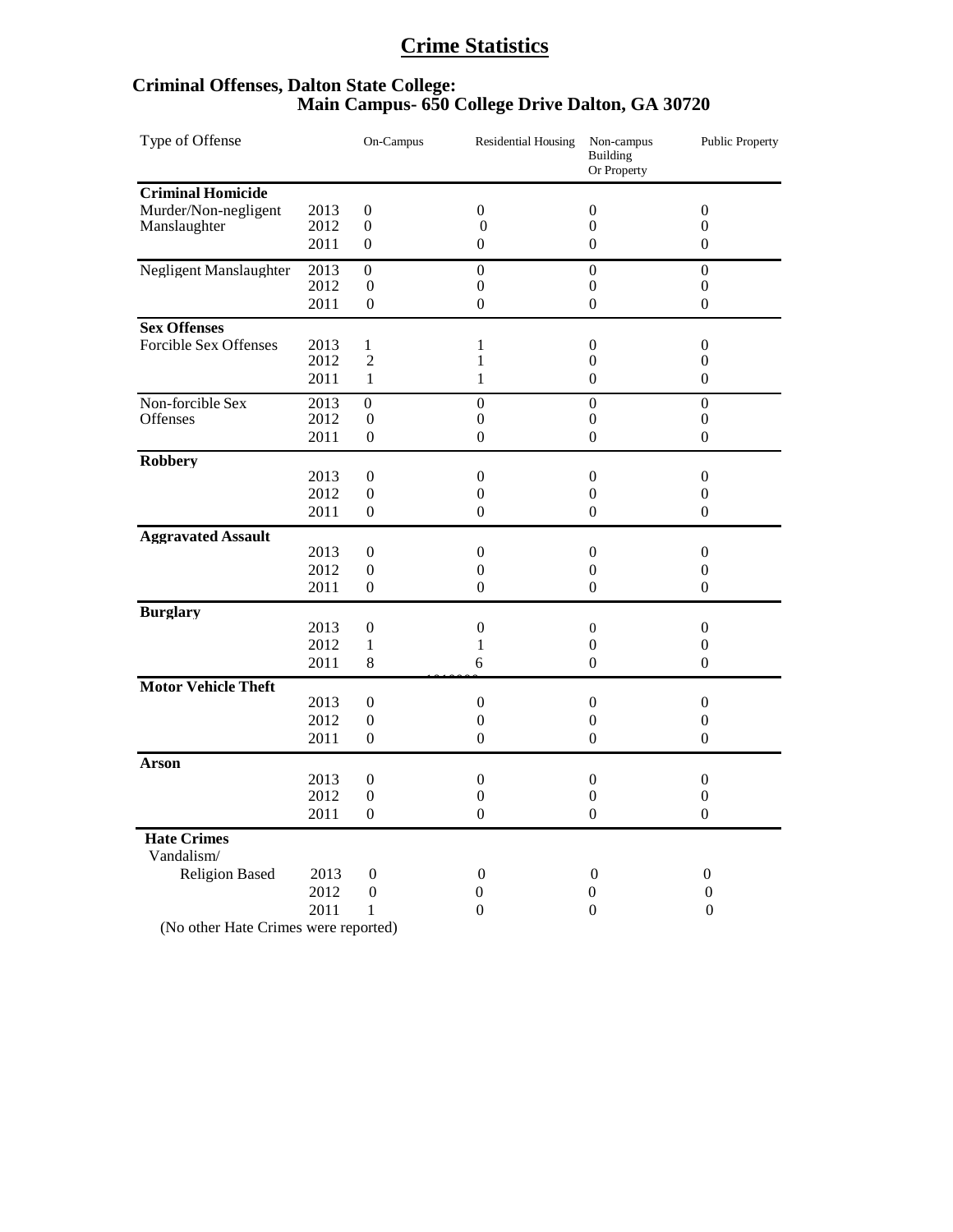| Arrests and Judicial Referrals, Dalton State College |                                                |  |  |
|------------------------------------------------------|------------------------------------------------|--|--|
|                                                      | Main Campus 650 College Drive Dalton, GA 30720 |  |  |

| Other Offenses                |      | On-campus        | <b>Residential Housing</b> | Non-campus<br>Building<br>Or Property | <b>Public Property</b> |
|-------------------------------|------|------------------|----------------------------|---------------------------------------|------------------------|
| <b>Arrests</b>                |      |                  |                            |                                       |                        |
| <b>Liquor Law Violations</b>  | 2013 | 1                |                            | $\theta$                              | $\Omega$               |
|                               | 2012 | $\overline{2}$   | 2                          | $\theta$                              | 0                      |
|                               | 2011 | $\mathbf{0}$     | 0                          | $\theta$                              | 0                      |
| Drug Abuse Violations         | 2013 | $\boldsymbol{0}$ | $\theta$                   | $\theta$                              | $\Omega$               |
|                               | 2012 | 1                |                            | 0                                     | $\mathbf{\Omega}$      |
|                               | 2011 | 1                |                            | $\theta$                              | $\Omega$               |
| <b>Illegal Weapon</b>         |      |                  |                            |                                       |                        |
| Possession                    | 2013 | $\mathbf{0}$     | $_{0}$                     | $\Omega$                              | $\Omega$               |
|                               | 2012 | $\Omega$         | $\mathbf{\Omega}$          | 0                                     | $\Omega$               |
|                               | 2011 | $\mathbf{0}$     | 0                          | 0                                     | $\Omega$               |
| <b>Disciplinary Referrals</b> |      |                  |                            |                                       |                        |
| <b>Liquor Law Violations</b>  | 2013 | 4                | 4                          | 0                                     | $\Omega$               |
|                               | 2012 | 5                | 5                          | 0                                     | 0                      |
|                               | 2011 | $\mathbf{0}$     | $\overline{0}$             | $\theta$                              | 0                      |
| Drug Abuse Violations         |      |                  |                            |                                       |                        |
|                               | 2013 | 1                |                            | 0                                     | $\Omega$               |
|                               | 2011 | 6                | 6                          | 0                                     | $\theta$               |
|                               | 2011 | $\overline{2}$   | 2                          | $\theta$                              | $\theta$               |
| <b>Illegal Weapons</b>        |      |                  |                            |                                       |                        |
| Possession                    | 2013 | $\theta$         | 0                          | 0                                     | $\Omega$               |
|                               | 2012 | 1                |                            | 0                                     | 0                      |
|                               | 2011 | 1                |                            | 0                                     | 0                      |

\*The offenses and arrests that occur within the residence halls is a subset of the On-Campus statistics. The statistics shown in the residence hall statistics are also shown in the On-Campus statistics.

#### **Reported Incidents Required under the SAVE Act, Dalton State College: Main Campus- 650 College Drive Dalton, GA 30720**

| Type of Offense   |      | On-Campus      | <b>Residential Housing</b> | Non-campus<br><b>Building</b><br>Or Property | <b>Public Property</b> |
|-------------------|------|----------------|----------------------------|----------------------------------------------|------------------------|
| Domestic Violence |      |                |                            |                                              |                        |
|                   | 2013 |                |                            |                                              |                        |
|                   | 2012 | $\overline{0}$ |                            |                                              |                        |
|                   | 2011 | $\theta$       |                            |                                              |                        |
| Dating Violence   | 2013 | 3              | 2                          |                                              |                        |
|                   | 2012 | $\Omega$       |                            |                                              |                        |
|                   | 2011 | $\mathfrak{D}$ |                            |                                              |                        |
| <b>Stalking</b>   |      |                |                            |                                              |                        |
|                   | 2013 | $\theta$       |                            |                                              |                        |
|                   | 2012 | $\Omega$       |                            |                                              |                        |
|                   | 2011 | $\Omega$       |                            |                                              |                        |

\*Sexual Assaults/Offenses are covered above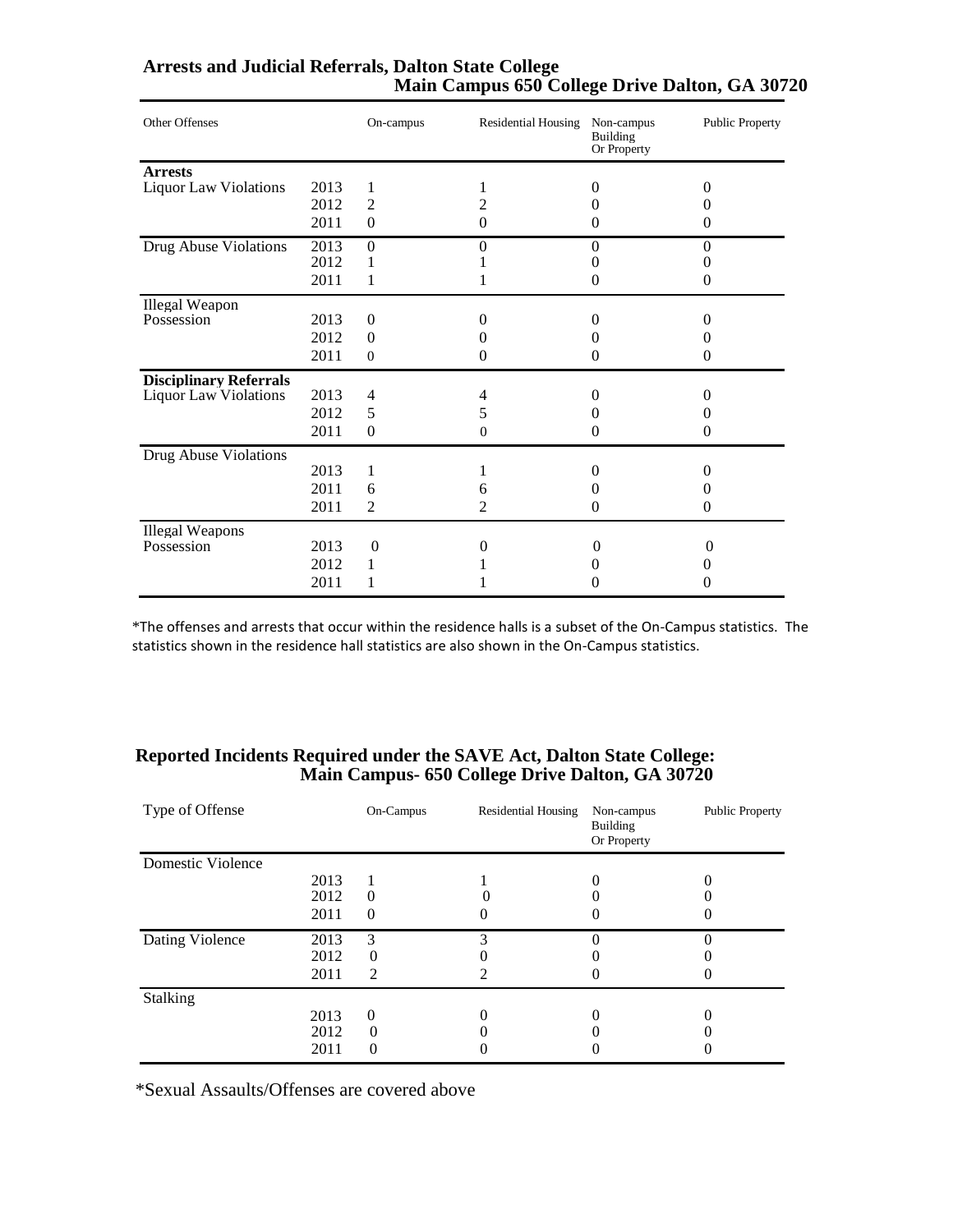#### **Criminal Offenses, Dalton State College Gilmer Campus - Ellijay, GA (No Residential Housing)**

| Type of Offense                  |      | On-Campus        | Non-campus<br>Building<br>Or Property | Public Property  |  |
|----------------------------------|------|------------------|---------------------------------------|------------------|--|
| <b>Criminal Homicide</b>         |      |                  |                                       |                  |  |
| Murder/Non-negligent             | 2013 | $\boldsymbol{0}$ | $\boldsymbol{0}$                      | $\boldsymbol{0}$ |  |
| Manslaughter                     | 2012 | $\boldsymbol{0}$ | $\boldsymbol{0}$                      | $\boldsymbol{0}$ |  |
|                                  | 2011 | $\boldsymbol{0}$ | $\boldsymbol{0}$                      | $\theta$         |  |
| Negligent Manslaughter           | 2013 | $\boldsymbol{0}$ | $\boldsymbol{0}$                      | $\boldsymbol{0}$ |  |
|                                  | 2012 | $\boldsymbol{0}$ | $\overline{0}$                        | $\theta$         |  |
|                                  | 2011 | $\boldsymbol{0}$ | $\boldsymbol{0}$                      | $\boldsymbol{0}$ |  |
| <b>Sex Offenses</b>              |      |                  |                                       |                  |  |
| <b>Forcible Sex Offenses</b>     | 2013 | $\boldsymbol{0}$ | $\theta$                              | $\theta$         |  |
|                                  | 2012 | $\overline{0}$   | $\overline{0}$                        | $\theta$         |  |
|                                  | 2011 | $\boldsymbol{0}$ | $\boldsymbol{0}$                      | $\theta$         |  |
| Non-forcible Sex                 | 2013 | $\boldsymbol{0}$ | $\boldsymbol{0}$                      | $\Omega$         |  |
| <b>Offenses</b>                  | 2012 | $\boldsymbol{0}$ | $\overline{0}$                        | $\theta$         |  |
|                                  | 2011 | $\boldsymbol{0}$ | $\boldsymbol{0}$                      | $\boldsymbol{0}$ |  |
| <b>Robbery</b>                   |      |                  |                                       |                  |  |
|                                  | 2013 | $\overline{0}$   | $\theta$                              | $\theta$         |  |
|                                  | 2012 | $\boldsymbol{0}$ | $\boldsymbol{0}$                      | $\boldsymbol{0}$ |  |
|                                  | 2011 | $\boldsymbol{0}$ | $\overline{0}$                        | $\theta$         |  |
| <b>Aggravated Assault</b>        |      |                  |                                       |                  |  |
|                                  | 2013 | $\boldsymbol{0}$ | $\boldsymbol{0}$                      | $\boldsymbol{0}$ |  |
|                                  | 2012 | $\boldsymbol{0}$ | $\boldsymbol{0}$                      | $\boldsymbol{0}$ |  |
|                                  | 2011 | $\boldsymbol{0}$ | $\theta$                              | $\Omega$         |  |
| <b>Burglary</b>                  |      |                  |                                       |                  |  |
|                                  | 2013 | $\boldsymbol{0}$ | $\boldsymbol{0}$                      | $\cdot$          |  |
|                                  | 2012 | $\boldsymbol{0}$ | $\boldsymbol{0}$                      | $\boldsymbol{0}$ |  |
|                                  | 2011 | $\boldsymbol{0}$ | $\overline{0}$                        | $\overline{0}$   |  |
| <b>Motor Vehicle Theft</b>       |      |                  |                                       |                  |  |
|                                  | 2013 | $\overline{0}$   | $\theta$                              | $\theta$         |  |
|                                  | 2012 | $\boldsymbol{0}$ | $\boldsymbol{0}$                      | $\boldsymbol{0}$ |  |
|                                  | 2011 | $\overline{0}$   | $\mathbf{0}$                          | $\overline{0}$   |  |
| <b>Arson</b>                     |      |                  |                                       |                  |  |
|                                  | 2013 | $\boldsymbol{0}$ | $\boldsymbol{0}$                      | $\boldsymbol{0}$ |  |
|                                  | 2012 | $\boldsymbol{0}$ | $\boldsymbol{0}$                      | $\boldsymbol{0}$ |  |
|                                  | 2011 | $\boldsymbol{0}$ | $\boldsymbol{0}$                      | $\boldsymbol{0}$ |  |
| <b>Hate Crimes</b><br>Vandalism/ |      |                  |                                       |                  |  |
| <b>Religion Based</b>            | 2013 | $\boldsymbol{0}$ | 0                                     | $\boldsymbol{0}$ |  |
|                                  | 2012 | $\boldsymbol{0}$ | 0                                     | 0                |  |
|                                  | 2011 | $\overline{0}$   | $\Omega$                              | $\overline{0}$   |  |

(No Hate Crimes Reported)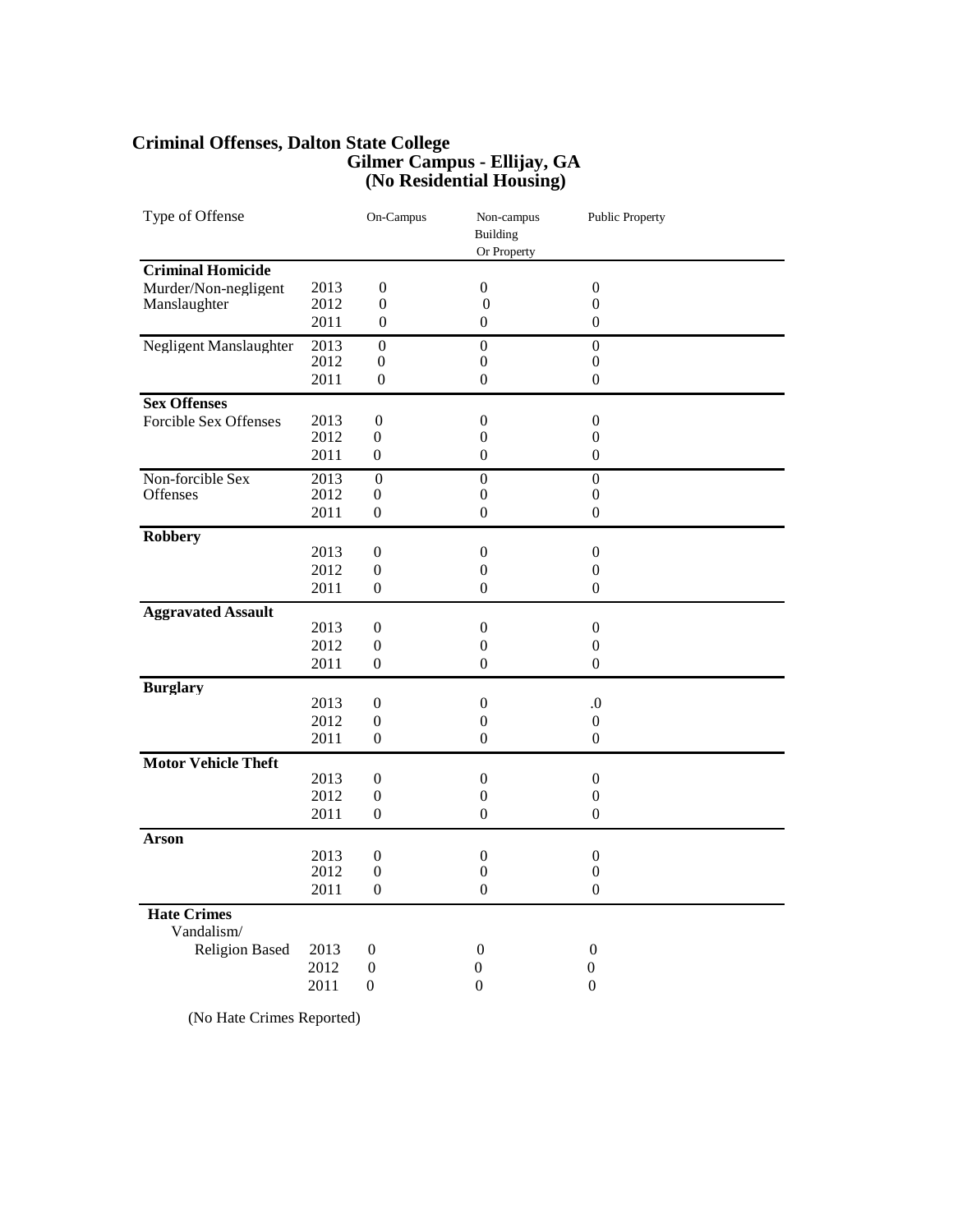# **Arrests and Judicial Referrals, Dalton State College: Gilmer Campus – Ellijay, GA (No Residential Housing)**

| Other Offenses                |      | On-campus        | Non-campus<br>Building<br>Or Property | <b>Public Property</b> |
|-------------------------------|------|------------------|---------------------------------------|------------------------|
| <b>Arrests</b>                |      |                  |                                       |                        |
| <b>Liquor Law Violations</b>  | 2013 | $\mathbf{0}$     | 0                                     | $\Omega$               |
|                               | 2012 | $\boldsymbol{0}$ | 0.                                    | 0                      |
|                               | 2011 | $\boldsymbol{0}$ | $\boldsymbol{0}$                      | 0                      |
| Drug Abuse Violations         | 2013 | $\mathbf{0}$     | $\overline{0}$                        | $\Omega$               |
|                               | 2012 | $\boldsymbol{0}$ | 0                                     | 0                      |
|                               | 2011 | $\boldsymbol{0}$ | 0                                     | $\mathbf{0}$           |
| Illegal Weapon                |      |                  |                                       |                        |
| Possession                    | 2013 | $\mathbf{0}$     | 0                                     | $\Omega$               |
|                               | 2012 | $\boldsymbol{0}$ | 0                                     | $_{0}$                 |
|                               | 2011 | $\boldsymbol{0}$ | 0                                     | $\mathbf{0}$           |
| <b>Disciplinary Referrals</b> |      |                  |                                       |                        |
| <b>Liquor Law Violations</b>  | 2013 | $\boldsymbol{0}$ | 0                                     | $\Omega$               |
|                               | 2012 | $\boldsymbol{0}$ | 0                                     | $_{0}$                 |
|                               | 2011 | $\boldsymbol{0}$ | 0                                     | $\mathbf{0}$           |
| Drug Abuse Violations         |      |                  |                                       |                        |
|                               | 2013 | $\boldsymbol{0}$ | 0                                     | $\Omega$               |
|                               | 2012 | $\cdot$          | 0                                     | $^{(1)}$               |
|                               | 2011 | $\boldsymbol{0}$ | 0                                     | $\mathbf{0}$           |
| <b>Illegal Weapons</b>        |      |                  |                                       |                        |
| Possession                    | 2013 | $\overline{0}$   | $\theta$                              | 0                      |
|                               | 2012 | $\cdot$          | $\boldsymbol{0}$                      | 0                      |
|                               | 2011 | $\mathbf{0}$     | 0                                     | $\theta$               |

# **Reported Incidents Required under the SAVE Act, Dalton State College: Gilmer Campus – Ellijay, GA**

| Type of Offense   |      | On-Campus | <b>Residential Housing</b> | Non-campus<br>Building<br>Or Property | <b>Public Property</b> |
|-------------------|------|-----------|----------------------------|---------------------------------------|------------------------|
| Domestic Violence |      |           |                            |                                       |                        |
|                   | 2013 | $\Omega$  |                            |                                       |                        |
|                   | 2012 | $\theta$  |                            |                                       |                        |
|                   | 2011 | $\theta$  |                            |                                       |                        |
| Dating Violence   | 2013 | $\theta$  |                            |                                       |                        |
|                   | 2012 | $\Omega$  |                            |                                       |                        |
|                   | 2011 | $\theta$  |                            |                                       |                        |
| <b>Stalking</b>   |      |           |                            |                                       |                        |
|                   | 2013 | $\theta$  |                            |                                       |                        |
|                   | 2012 | $\Omega$  |                            |                                       |                        |
|                   | 2011 | 0         |                            |                                       |                        |

\*Sexual Assaults/Offenses are covered above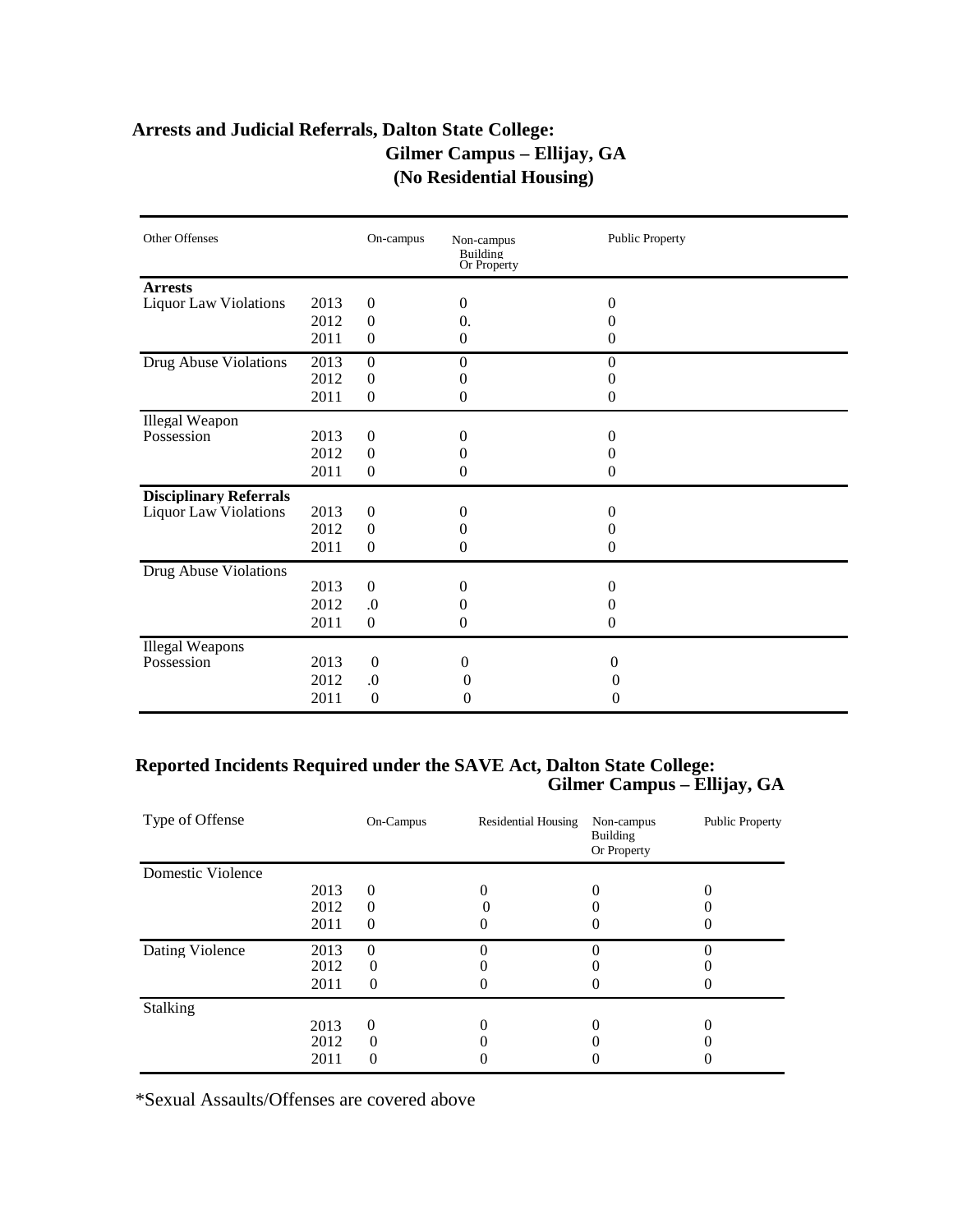The Dalton State College Department of Public Safety maintains a close

relationship with local law enforcement agencies to ensure that we are

notified of any crime report that is made directly to them.

The Department of Public Safety will disclose any crime report made directly

to any local law enforcement agency by a member of the campus community,

and any such reports are include in our statistics.

# **Definitions of Reportable Crimes**

# **Criminal homicide:**

- Murder and non-negligent manslaughter the willful (non-negligent) killing of one human being by another.
- Negligent manslaughter the killing of another person through gross negligence.

## **Forcible sex offenses:**

- Forcible rape the carnal knowledge of a person, forcibly and/or against that person's will, where the victim is incapable of giving consent because his or her temporary or permanent mental or physical incapacity (or because of his or her youth.)
- Forcible sodomy oral or anal sexual intercourse with another person, forcibly and/or against that person's will; or not forcibly against the person's will, where the victim is incapable of giving consent because of his or her youth or because of his or her temporary or permanent mental or physical incapacity.
- Sexual assault with an object the use of an object or instrument to unlawfully penetrate, however slightly, the genital or anal opening of the body of another person, forcibly or against the person's will, where the victim is incapable of giving his or her consent because of his or her youth or because of his or her temporary or permanent mental or physical incapacity.
- Forcible fondling  $-$  the touching of the private body parts of another person for the purpose of sexual gratification, forcibly and/or against that person's will; or, not forcibly or against the person's will, where the victim is incapable or giving consent because of his or her youth or because of his or her temporary or permanent mental or physical incapacity.

## **Non-forcible sex offenses:**

- Incest non-forcible sexual intercourse between persons who are related to each other within the degrees wherein marriage is prohibited by laws.
- Statutory rape non-forcible sexual intercourse with a person who is under the statutory age on consent.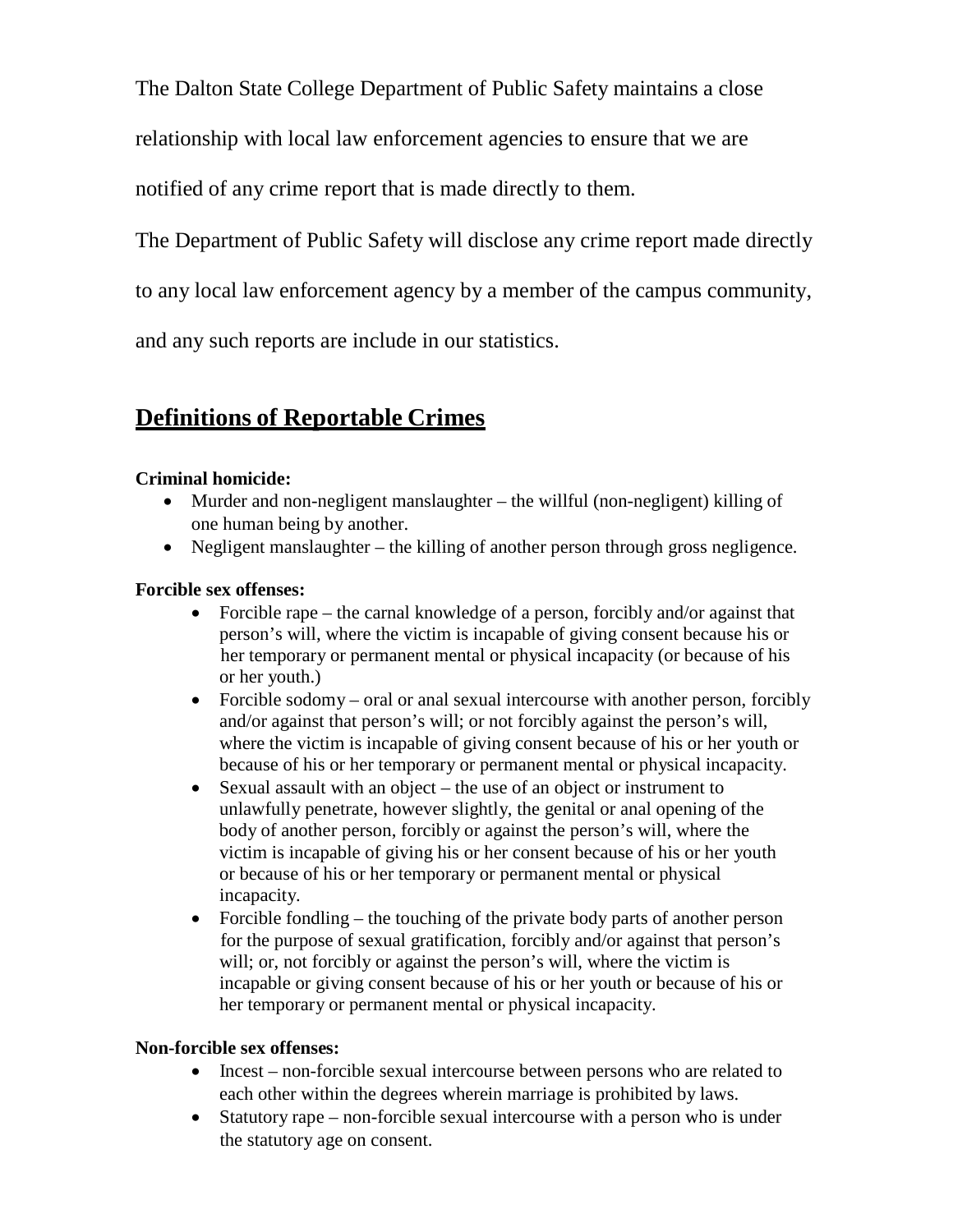#### **Robbery:**

The taking or attempting to take anything of value from the care, custody, or control of a person or persons by force or threat of force or violence and/or by putting the victim in fear.

## **Aggravated assault:**

• An unlawful attack by one person upon another for the purpose of inflicting severe or aggravated bodily injury. This type of assault usually is accompanied by the use of a weapon or by a means likely to produce death or great bodily harm. (It is not necessary that injury result from an aggravated assault when a gun, knife, or other weapon is used that could and probably would result in serious personal injury if the crime were successfully completed.)

#### **Burglary:**

• The unlawful entry of a structure to commit a felony or a theft. For reporting purposes, this definition includes: unlawful entry with intent to commit a larceny or a felony, breaking and entering with intent to commit a larceny, housebreaking, safecracking, and all attempts to commit any of the aforementioned acts.

#### **Motor vehicle theft:**

• The theft or attempted theft of a motor vehicle. (Motor vehicle theft is classified as any case where an automobile is taken by a person not having lawful access,

even if the vehicle is later abandoned, including joy riding.)

#### **Arson:**

• Any willful or malicious burning or attempt to burn, with or without intent to defraud, a dwelling house, public building, motor vehicle or aircraft, personal property of another, etc.

#### **Domestic Violence:**

• The term "domestic violence" includes felony or misdemeanor crimes of violence committed by a current or former spouse or intimate partner of the victim, by a person with whom the victim shares a child in common, by a person who is cohabitating with or has cohabitated with the victim as a spouse or intimate partner, by a person similarly situated to a spouse of the victim under the domestic or family violence laws of the jurisdiction receiving grant monies, or by any other person against an adult or youth victim who is protected from that person's acts under the domestic or family violence laws of the jurisdiction.